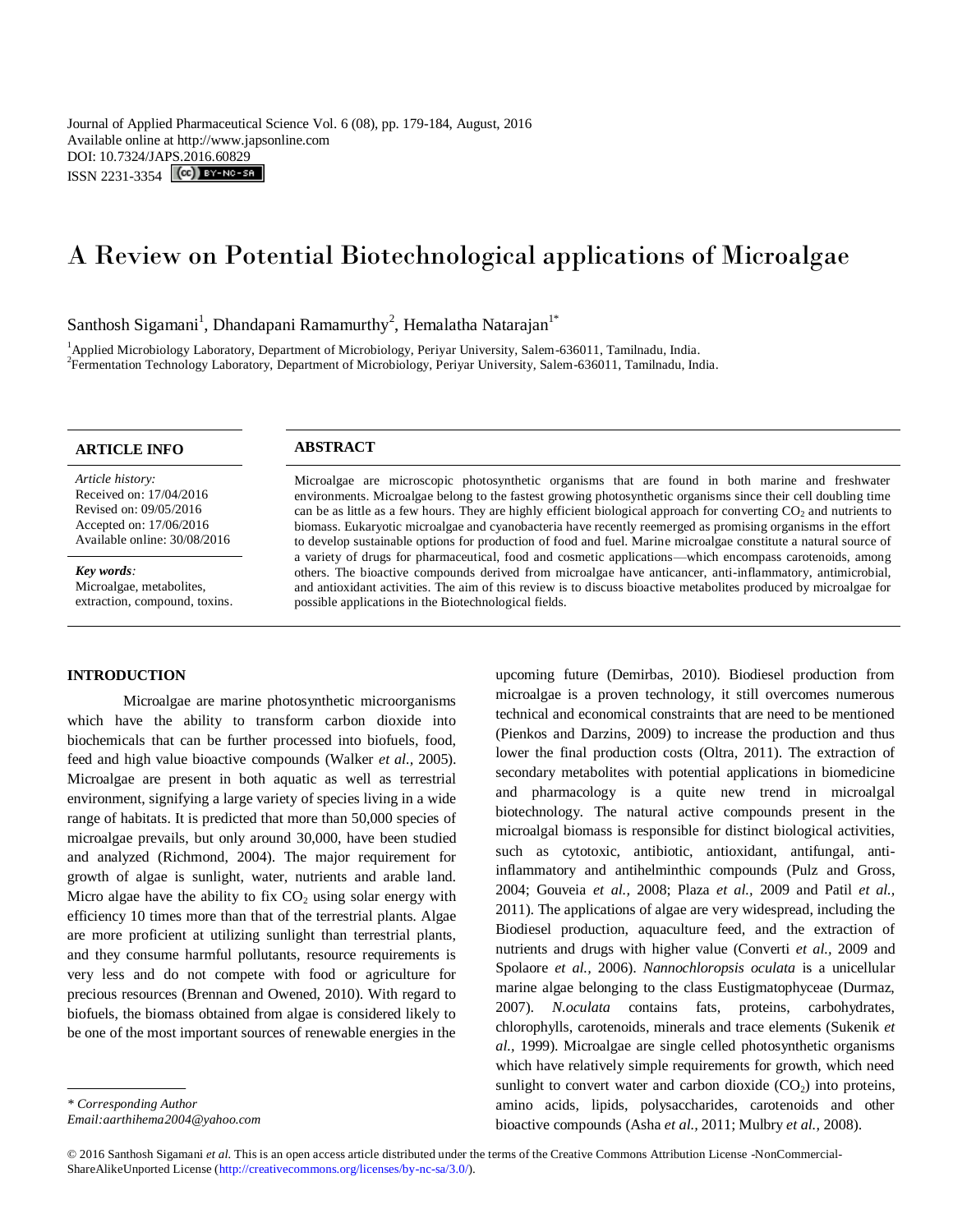Microalgae are a promising biomass feedstock owing to their faster growth, higher reproduction rate and reduced greenhouse gas emission. Earlier, microalgae have many broad applications in biotechnology (Walter *et al.,* 2005), including biofuels (Chisti, 2007), pharmaceuticals (Lorenz and Cysewski, 2003), aquaculture etc. (Mulbry *et al.,* 2005) Large volume of microalgal biomass cultivated using low cost resources must be carried out to realize the industrial potentials of microalgae. Currently, all methods of producing microalgal biomass for biofuels production and bioproducts are mainly based on suspension culture. Raceway ponds (Chisti, 2007) and photobioreactors (Mata *et al.,* 2010) are commonly used cultivations in large scales. However, open pond production of biomass has proved to be successful only for a limited number of cultures such as *Spirulina* sp. and *Dunaliella* sp. which can withstand extreme conditions such as very high salinity or high pH (Asha *et al.,* 2011).

# **MICROALGAL METABOLITES**

Microalgae are significant resource for bioactive metabolites, mainly the application as cytotoxic agents in cancer chemotherapy. From the marine microalgae *Phaeocystis* sp., plenty of antibiotic substances were listed *Phaeocystis pouchetii* is reported to produce acrylic acid, which constitutes about 7.0 % of the dry weight. The antibiotic substances produced are transferred into food chain as evidences were found in digestive tract of Antartic penguins. Production of ß carotene and vitamins is vast in halotolerant algae *Dunaliella sp*. These compounds have much importance for the Mariculture activities (Lipton AP, 2003). Cyanobacteria is well known for isolation of active natural .

**Table 1:** Major bioactive metabolites extracted from microalgae.

product as it is a most preferable group of organisms. Cyanobacterial strains such as *Spirulina, Anabaena, Nostoc* and *Oscillatoria* produce a large variety of secondary metabolites. Blue green algae are known to produce a wide variety of bioactive compounds, which constitutes 40% lipopeptides, 5.6% amino acids, 4.2% fatty acids, 4.2% macrolides and 9% amides. The lipopeptides obtained from cyanobacteria includes different compounds like cytotoxic, antitumor, antiviral, antibiotics and the rest activities include antimalarial, antimycotics, multi-drug resistance reversers, anti feedant, herbicides and immunosuppressive agents (Burja *et al.,* 2011); besides the immune effect, blue green algae improves metabolism.

Cyanobacteria are identified to produce antitumor, antiviral, Plant antifungal compounds and they also have cholesterol-lowering effect in animals and humans (Iwata K *et al.,*  1990). Most of the compounds in cyanobacteria are peptides, including toxins and important candidates for anti-cancer drugs which have a better application in pharmaceutical industries. Peptide synthetases are commonly found in cyanobacteria that are responsible for the production of cyanobacterial hepatotoxins and other peptides.

Among the compounds extracsted from microalgae most of them have antimicrobial, antiviral, anticoagulant antienzymatic, antioxidant, antifungal, anti-inflammatory, and anticancer activity, (Priyadarshani and Rath, 2012, Blunt *et al.,* 2006,Mayer and Hamann, 2005, Plaza *et al.,* 2010, Rodríguez-Meizoso *et al.,*  2008,Carvalho *et al.,* 2013). The Microalgae such as *Arthrospira (Spirulina), Botryococcus braunii, Chlorella vulgaris, Dunaliella salina, Haematococcus pluvialis*, and *Nostoc* were used for extraction of bioactive compounds (Table 1), (Palavra *et al.,* 2011, Nobre *et al.,* 2006, Mendes *et al.,* 2006, Michele *et al.,* 2015).

| Microalgae                              | <b>Bioactive compounds</b>                                          | <b>Reference</b>                            |
|-----------------------------------------|---------------------------------------------------------------------|---------------------------------------------|
| Spirulina sp.                           | Polysaccharides                                                     | Amaro et al., 2013                          |
| Spirulina platensis                     | Phycocyanin, C-phycocyanin, Phenolic acids,<br>tocopherols          | Iba nez and Cifuentes, 2013; Markou and     |
|                                         | (vitamin E), neophytadiene, phytol, PUFAs (n-3) fatty acids,        | Nerantzis, 2013; Singh and dhar, 2011       |
|                                         | oleic acid, linolenic acid, palmitoleic acid                        |                                             |
| Spirulina fusiformis                    | Diacylglycerols                                                     | Singh and dhar, 2011                        |
| Haematococcus pluvialis                 | Astaxanthin, lutein, zeaxanthin, canthaxanthin, lutein, β-carotene, | Markou and Nerantzis, 2013; Plaza, Herrero, |
|                                         | oleic acid                                                          | 2009; Markou and. Nerantzis, 1              |
| Chlorella sp.                           | Carotenoids, sulfated polysaccharides, sterols, PUFAs (n-3) fatty   | Markou and Nerantzis, 2013                  |
|                                         | acids                                                               |                                             |
| Chlorella vulgaris                      | Canthaxanthin, astaxanthin, peptide, oleic acid                     | [Priyadarshani and rath 2012; plaza and     |
|                                         |                                                                     | Herrero, 2009, Amaro et al., 2013]          |
| Chlorella minutissima                   | Eicosapentaenoic acid (EPA)                                         | [Singh and dhar, 2011]                      |
| Chlorella ellipsoidea                   | Zeaxanthin, violaxanthin                                            | Amaro et al., 2013                          |
| Dunaliella salina                       | trans-Betacarotene, cis-betacarotene, β-carotene,<br>oleic<br>acid, | 12, plaza and Herrero, 2009; Singh and      |
|                                         | linolenic acid, palmitic acid                                       | dhar, 2011                                  |
| Dunaliella                              | Diacylglycerols                                                     | Singh and dhar, 2011                        |
| Botryococcus braunii                    | Linear alkadienes (C25, C27, C29, and C31), triene (C29)            | Jesus, et al., 2013                         |
| Chlorella zofingiensis                  | Astaxanthin                                                         | Markou and Nerantzis, 2013                  |
| Chlorella protothecoides                | Lutein, zeaxanthin, canthaxanthin                                   | Markou and Nerantzis, 2013; Jesus, et al.,  |
|                                         |                                                                     | 2013                                        |
| Chlorella pyrenoidosa                   | Lutein, sulfated polysaccharide                                     | plaza and Herrero, 2009                     |
| Nostoc linckia and Nostoc spongiaeforme | Borophycin                                                          | Singh and dhar, 2011                        |
| Nostoc sp.                              | Cryptophycin                                                        | Singh and dhar, 2011                        |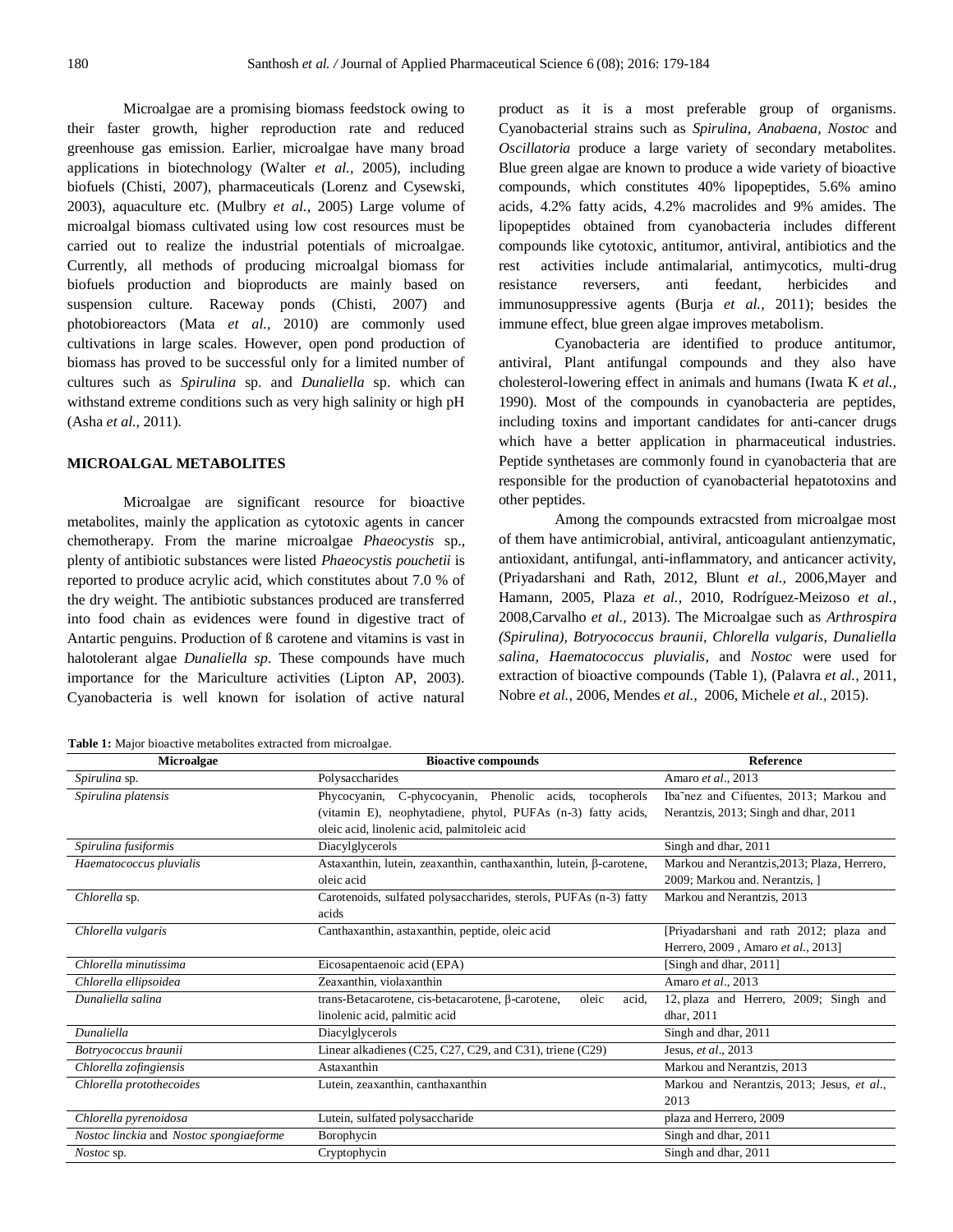

**Fig. 1:** Biotechnological applications of Bioactive metabolites from Microalgae.

# **Microalgal metabolites effective against various Diseases**

The bioactive compounds usually secondary metabolites, includes various types of substances ranging from organic acids, carbohydrates, amino acids and peptides, vitamins, growth substances, antibiotics, enzymes to toxic compounds. The metabolites show a wide range of biological activities, including anticancer, antiviral, antioxidant and immunomodulatory effects. (Figure.1) The green alga *Dunaliella salina* has been mass cultivated in open ponds for the production of β-carotene. The algae grows in water and is also tolerant to high saline content and is able to produce β -carotene up to 14% of its dry weight. (Metting, 1996) Astaxanthin a pigment obtained from microalgae is mainly used a food-colouring agent, natural feed additive for the poultry industry and for aquaculture, particularly as a feed supplement for salmon, trout and shrimp. Recently, astaxanthin has also been sold as a nutraceutical for humans in the form of encapsulated product. In addition, *Haematococcus* sp. rich in astaxanthin has been marketed as a dietary supplement for human consumption. (Lorenz RT, Cysewski, 2000) The good health benefit of this product is mainly due to its strong antioxidant activity, which is much more higher than α-tocopherol (Higuera-Ciapara *et al.,* 2006). Studies have revealed that astaxanthin has protective effects against various disease such as cancers, inflammatory diseases, metabolic syndrome, diabetes, diabeticnephropathy, neurodegenerative diseases and eye diseases (Yuan *et al.,* 2011).

# **Microalgae as source of Bioactive compounds** *Spirulina*

Some of the microalgae have been consumed as food due to their high nutritional value. For example, Spirulina has been harvested for food by the natives in Mexico and Chad (Africa)

since ancient times (Barsanti and Gualtieri, 2006). In Chad, Spirulina is regularly harvested from the alkaline lake Kossorom for dry cake known as 'dihe'. In the present day, spirulina still contributes to the economy of Chad as the local trading value of 'dihe' is worth more than US\$ 100,000 (Abdulqader *et al.,* 2000) Spirulina is being cultured in open ponds in countries such as Thailand, China, United States and India for the commercial production of the biomass to use them as dietary supplement in countries. The estimated amount of annual worldwide production of Spirulina ranges from 3000 to 4000 metric tons (Belay *et al.,*  2008). Spriulina is regarded as a nutritious food mainly due to high protein content. Apart from being consumed as a food product, Spirulina have therapeutic implications, including the health problems such as diabetes, arthritis, anaemia, cardiovascular diseases and cancer. (Mani *et al*.,2008) Spirulina is also useful nutritional enhancer as it is incorporated into various food products for therapeutic administration of some diseases such as chronic disorders such as diabetes, hypertension and heart. (Iyer *et al.,* 2008) Spirulina is well-known for its antioxidant activity and its compounds such as phycocyanin and vitamin E. (Chu 2011: Chu *et al.,* 2010) Another cyanobacterium named nostoc has been consumed as food since 2,000 years ago. (Han *et al.,* 2004) The algae is regarded as a healthy food as it is rich in protein and pigment contents, and is also has low fat content.

# *Chlorella*

Chlorella is abundantly found microalgae which has been mass cultured for production of health food in the form of pills and powder. The mass culture of Chlorella was first pilot tested in Boston, USA, and this was continued by other cultivation plants in Israel, Japan and Czechoslavakia. (Iwamoto, 2004) The first commercial production plant of Chlorella was established in Japan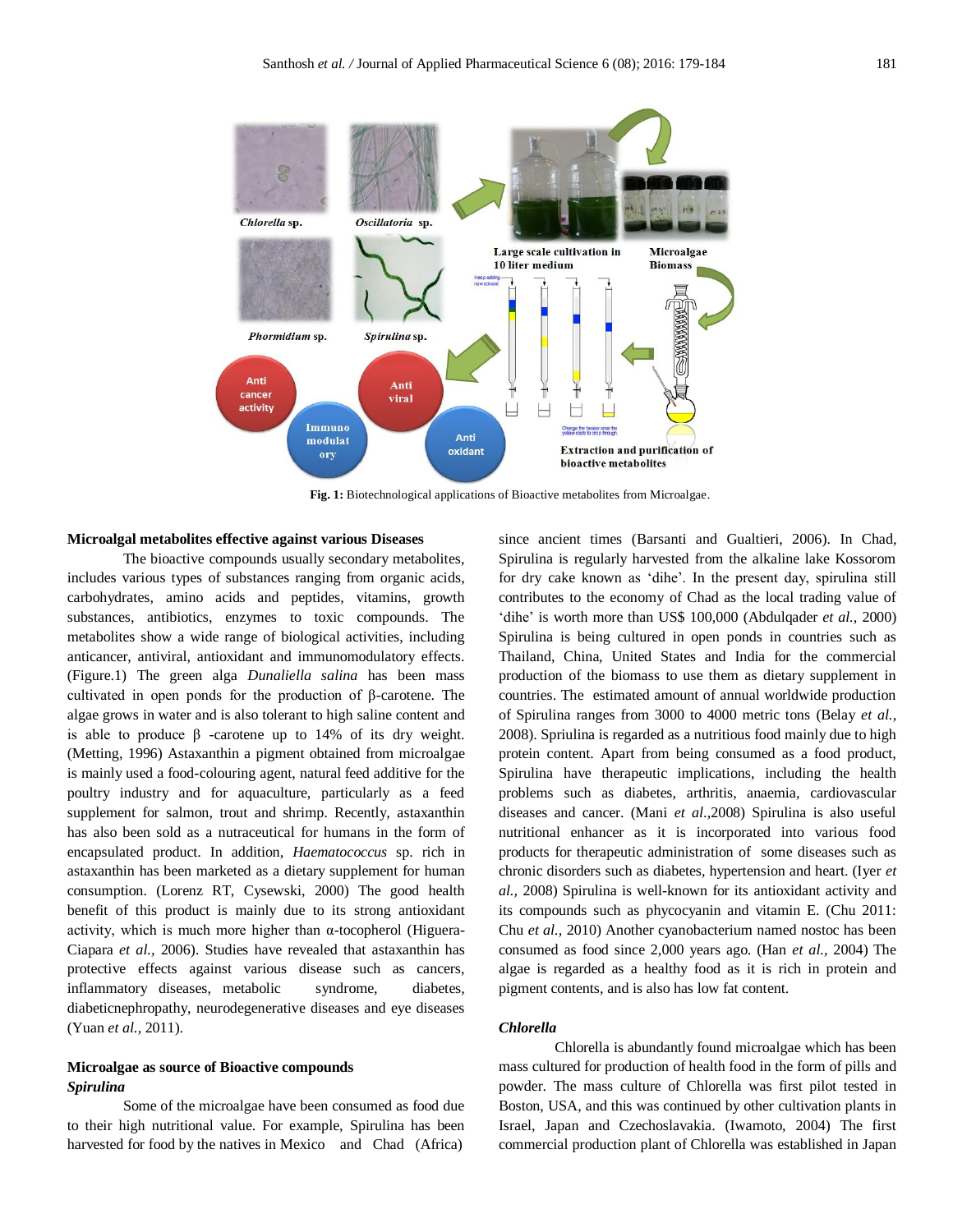in 1961 by Nihon Chlorella Inc. Following him, chlorella factories were constructed in different countries such as Taiwan, Malaysia and Indonesia. By 1980, nearly Forty six large-scale plants were established in Asia which had a higher production of 1000 kg Chlorella biomass per month (Spolaore *et al.,* 2006). However, the plant in Malaysia was withdrawen in the early 70's. At present Chlorella products are marketed in Malaysia and are mainly imported from Japan and Taiwan.

# *Cyanobacteria and dinoflagellates*

Toxic metabolites produced by microalgae (phycotoxins) are considered to be a promising group of bioactive molecules. These compounds are produced mainly by dinoflagellates and cyanobacteria, mainly those that cause harmful algal blooms in either marine or freshwater environments. Excessive growth of dinoflagellates may lead to discolouration of the sea, forming red tides whereas blooms of cyanobacteria in lakes declines the excessive nutrients. Nearly about 300 species of microalgae have been reported to form algae blooms, among them one fourth of these species are toxin producers (Hallegraef *et al.,* 2003). These toxins can lead to health hazard in humans, domestic animals and wildlife with toxic effects including neurotoxicity, hepatoxicity, cytotoxicity and dermatoxicity (Carmichael, 2001). Phycotoxins demonstrate a wide range of biological activities such as cytotoxic, antitumor, antibiotic, antifungal, immunosuppressant and neurotoxic activities, which present a great potential for biotechnological use (Garcia-Camacho *et al.,* 2007). Many patents related to toxins have been filed. As most of the algal toxins are neurotoxic compounds, they are suitable as tools used to explore brain works and for investigations on neurodegenerative diseases. For example, okadaic acid from Dinophysis used in the treatment of cognitive impairment and schizophrenia is a potent neurotoxin used in the studies on the therapeutic effects of a typical antipsychotic drugs (He *et al.,* 2005). Whereas, pectentoxins from Dinophysis had showed cytotoxic activity against several human cancer cell lines (Jung *et al.,* 1995).

# **Antiviral activity of Microalgal compounds**

Microalgae are a potential sources of antiviral compounds as they are yet to be fully explored. For instance, from 600 cultures of cyanobacteria, screening of extracts showed a hit rate of 10% in inhibiting cellular infection of HIV-1, HSV-2, and antirespiratory syncytia virus. (Patterson *et al.,* 1993) A novel compound named cyanovirin-N from cyanobacteria, has been proven to be a potent virucidal agent against HIV, by blocking the interaction of the viral glycoprotein gp120 with CD4 (Dey *et al.,*  2000). There is latent of developing a relevant vaginal microbicide against HIV based on this compound (Tsai *et al.,* 2004). The sulfated polysaccharide derived from *Spirulina platensis* had shown antiviral activity by hindering the entry of enveloped viruses such as Human cytomegalo viruses, Herpes simplex, and measles virus into the cell (Hayashi *et al.,* 1996: Ayehunie *et al.,*  1998). Sulfated polysaccharide extracted from the red alga Porphyridium has also shown better antiviral activities by preventing the adsorption of the virions against HSV-1, HSV-2 and Varicella zoster virus (Huleihel *et al.,* 2001).

## **Anticancer activity of Microalgal compounds**

Bioactive molecules showing anticancer activities are one of the targeted compounds from microalgae. On screening of about 1,000 extracts of cyanobacteria isolated from various surroundings for antineoplastic activity (Patterson *et al.,* 1991). Antineoplastic activity was totally based on the inhibitory effects on the differentiation of human leukaemic cells, and a 7% hit rate was reported. In a further screening, 501 extracts from marine microalgae were assessed using mechanism based assays, including activities against three enzymes protein kinase C, protein tyrosine kinase and inosine monophosphate dehydrogenase (Gerwick *et al.,* 1994). A novel chlorosulfolipid isolated from *Poteriochromonas malhamensis* shown inhibition of protein tyrosine kinase activity. Marine cyanobacteria that are potential producers of bioactive compounds and effective in destroying cancer cells by inducing apoptotic death, or affecting cell signaling by activation of protein kinase C family signaling enzymes (Boopathy, 2010).

A variety of mammalian cells including the epidermoid carcinoma cells have been inhibited by polyketide-derived macrolides scytophycins which was isolated from Scytonema pseudohofmanni (Ishibashi *et al.,* 1986). The compounds are more active against intraperitoneally implanted lymphocytic leukaemia and lung carcinoma (Furusawa, *et al.,* 1994). Another metabolite extracted from *Nostoc* ATCC 53789, cryptophycin is a effective anticancer compound (Schwartz *et al.,* 1990) whereas a protein serine inhibitor named scytonemin isolated from Stigonema which may provide an admirable drug with antiproliferative and antiinflammatory activities (Stevenson *et al.,* 2002).

# **Microalgal application in Environment**

The immobilized *Chlorella vulgaris* in alginate was found to be efficient in removing colour from textile dyes (Chu at al., 2009). *Chlorella vulgaris* and *Scenedesmus obliquus* were immobilized and have shown to be effective in removing phosphorus and nitrogen from urban wastewater operated on a semicontinuous mode (Ruiz-Marin *et al.,* 2010). In another reseach, co-immobilisation of microalgae and bacteria have proven to be more effective in removing nutrients such as nitrate, ammonium and phosphate from wastewater rather than immobilised microalgae without bacteria (De-Bashan *et al.,* 2002). While microalgae which are tolerant to toxicants are useful in bioremediation, on the other hand sensitive species are useful tools for bioassaying and biomonitoring of pollutants in the environment (Ismail, 2004). Microalgae are used in bioassay of organisms to analyze the toxicity of harmful pollutants such as heavy metals, pesticides and pharmaceuticals. Heavy metals have been detected vastly in the aquatic ecosystems and even in marine ecosystems such as fish and mussel (Irwandi and Farida, 2009).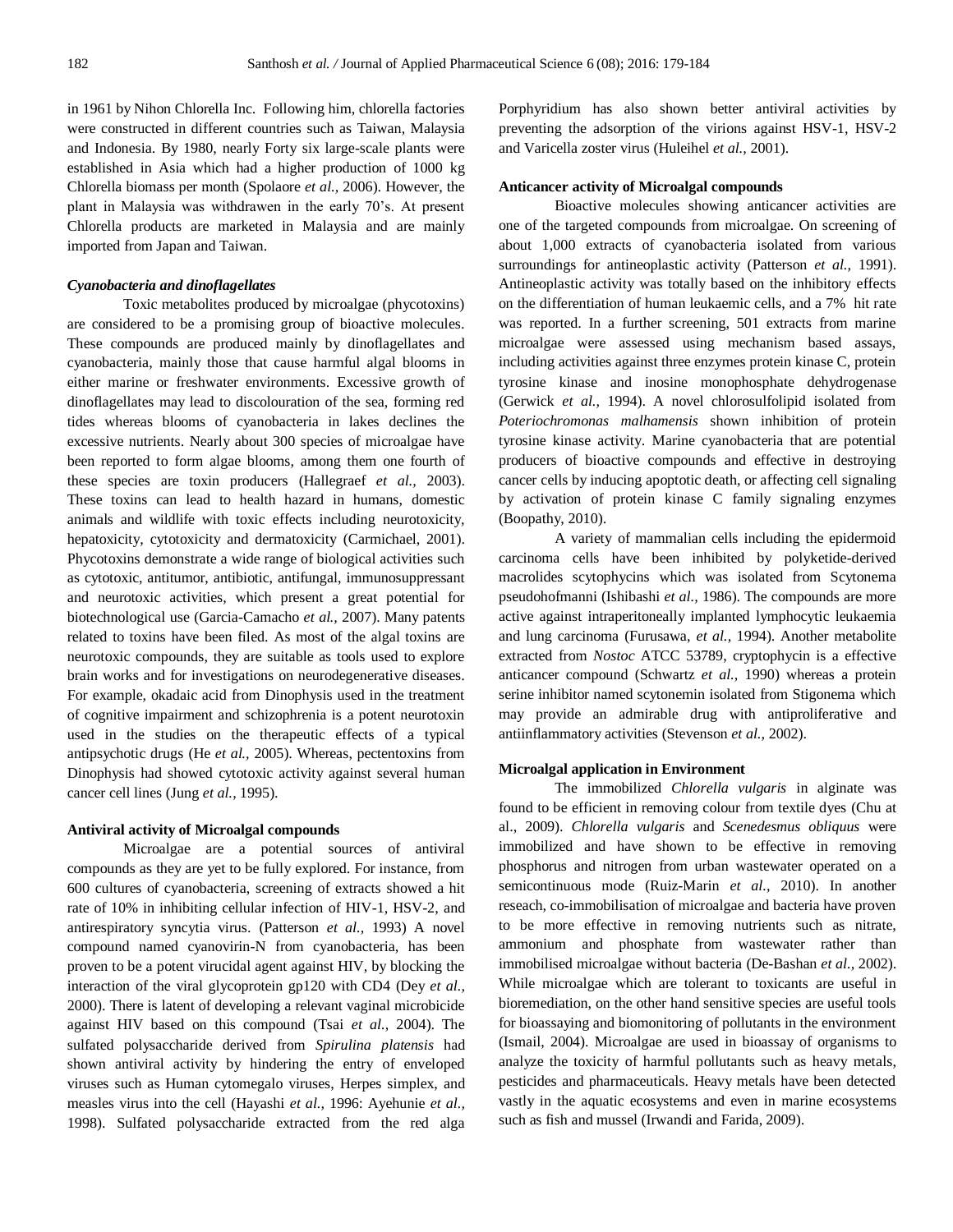#### **CONCLUSION**

The aim of this paper is to review on the microalgal metabolites, the source for bioactive compounds present in different microalgae. This paper also deals with the ability of microalgae to produce bioactive compounds that makes it an important tool in various sectors of biotechnology. Microalgae have long been used as nutritional supplement or food and feed sources. Many of the pharmaceutically interesting compounds in cyanobacteria are peptides, including cyanobacterial toxins and important candidates for anti-cancer drugs. A clear picture on the ability of microalgal bioactive compounds to tackle various diseases has been put forth in this paper. The cultivation of microalgae is known to be the most profitable in the biotechnological industry.

#### **REFERENCES**

Abdulqader G, Barsanti L, Tredici MR. Harvest of Arthrospira platensis from Lake Kossorom (Chad) and its household usage among the Kanembu. J Appl Phycol 2000; 12: 493-498.

Amaro HM, Barros R, Guedes AC, Sousa-Pinto I, Malcata FX. Microalgal compoundsmodulate carcinogenesis in the gastrointestinal tract. Trends in Biotechnology, 2013; 31(2): 92–98.

Asha P, Nira KS, Ashok P, Edgard G, Datta M. Cyanobacteria and microalgae: a positive prospect for biofuels. Bioresour. Technololgy , 2011; 102: 10163– 10172.

Ayehunie S, Belay A, Baba TW, Ruprecht RM. Inhibition of HIV- 1 replication by an aqueous extract of Spirulina platensis. J Aquir Immun Defic Syndr Hum Retrovirol, 1998; 18: 7-12.

Barsanti L, Gualtieri P. Algae: anatomy, biochemistry and biotechnology. Florida: Taylors R Francis Group, 2006; 301.

Belay A. Spirulina (Arthrospira): production and quality assurance. In: Gershwin ME, Belay A, eds. Spirulina in human nutrition and health. Boca Raton: CRC Press, 2008; 1-25.

Blunt W, Bl. Copp, M. H. G. Munro, P. T. Northcote, and M. R. Prinsep, "Marine natural products.Natural Product Reports,2006; 23:1426–78.

Boopathy NS, Kathiresan K. Anticancer drugs from marine flora; an overview. J Oncol, 2010; Article ID 214186: 18

Brennan L and Owened PAuthor Vitae Biofuels from microalgae A review of technologies for production, processing and extractions of biofuels and co-products. Renewable and Sustainable Energy Reviews, 2010; 14(2):557-577.

Burja AM, Banaigs B, Abou-Mansour E, Burgess JG and Wright PC Marine cyanobacteria - a prolific source of natural products. Tetrahedron, 2001; 57:9347-9377.

Carmichael WW. Health effects of toxin-producing cyanobacteria: the CyanoHabs. Hum Ecol Risk Assess, 2001;7:1393-1407.

Chisti, Y. Biodiesel from microaglae. Biotechnology. Advances, 2007; 25: 294–396.

Chu WL, Lim YW, Radhakrishnan AK, Lim PE. Protective effect of aqueous extract from Spirulina platensis against cell death induced by free radicals. BMC Complement Altern Med 2010; 10: 53

Chu WL, See TC, Phang SM. Use of immobilised Chlorella vulgaris for the removal of colour from textile dyes. J Appl Phycol, 2009; 21: 641-648.

Chu WL. Potential applications of antioxidant compounds from algae. Curr Top Nutraceut Res 2011; 9: 83-98. 13.

Converti A, Casazza AA, Ortiz EY, Perego P, Borghi MD. Effect of temperature and nitrogen concentration on the growth and lipid content of *Nannochloropsis oculata* and *Chlorella vulgaris* for biodiesel production, Chemical Engineering and Processing: Process Intensification, 2009; 48: 1146–1151

De Jesus Raposo MF, De Morais RMSC, and Morais AMMB. Health applications of bioactive compounds from marine microalgae.Life Sciences,2013; 93(15):479–486.

De-Bashan, LE, Moreno M, Herna´ndez JP, Bashan Y. Removal of ammonium and phosphorus ions from synthetic wastewater by the microalgae Chlorella vulgaris coimmobilized in alginate beads with the microalgae growth-promoting bacterium Azospirillum brasiliense. Water Res 2002; 36: 2941–2948.

Demirbas A. Use of algae as biofuel sources. Energ Convers Manage, 2010; 51:2738-2749.

Dey B, Lerner DL, Lusso P, Boyd MR, Elder JH, Bergeri EA. Multiple antiviral activities of cyanovirin-N: blocking of human immunodeficiency virus Type 1 gp120 interaction with CD4 and coreceptor and inhibition of diverse enveloped viruses. J Virol, 2000; 74: 4562-4569

Durmaz Y. Vitamin E (tocopherol) production by the marine microalgae Nannochloropsis oculata (Eustigmatophyceae) in nitrogen limitation, Aquaculture, 2007; 272:717–722.

Furusawa E, Moore RE, Mynderse JS, Norton TR, Patterson GML. New purified culture of Scytonema pseudohofmanni ATCC 53141 is used to produce scytophycins A, B, C, D and E, which are potent cytotoxins and antineoplastic agents, USA Patent Number 5281533, 1994;

Garcia-Camacho F, Gallardo-Rodriquez J, Sanchez-Miron A, CeronGracia MC, Belarbi EH, Chisti Y, Molina-Grima E. Biotechnological significance of toxic marine dinoflagellates. Biotechnol Adv, 2007; 25: 176-194

Gerwick WH, Roberts MA, Proteau PJ, Chen JL. Screening cultured marine microalgae for anticancer type activity. J Appl Phycol, 1994; 6: 143-149.

Gouveia L, Batista AP, Sousa I, Raymundo A, Bandarra NM. Microalgae in novel food products. In Food Chemistry Research Developments. Edited by: Papadopoulos KN. Hauppauge, NY: Nova Science Publishers, Inc., 2008;1-37.

Hallegraef GM. Harmful algal blooms: a global overview. In: Hallegraef GM, Andersen DM, Cembella AD, eds. Manual on harmful marine microalgae. Paris: UNESCO Publishing, 2003; 25-49.

Han D, Bi Y, Hu Z. Industrial production of microalgal cellmass and secondary products – species of high potential. Nostoc. In: Richmond A, ed. Handbook of microalgal culture: biotechnology and applied phycology. Oxford: Blackwell Science, 2004; 304-311.

Hayashi K, Hayashi T, Kojima I. A natural sulfated polysaccharide, calcium spirulan, isolated from Spirulina platensis in vitro and ex vivo evaluation of anti-herpes simplex virus and anti-human immunodeficiency virus activities. AIDS Res Hum Retrovir, 1996; 12: 1463-1471.

He J, Yang Y, Xu HY, Zhang X, Li XM. Olanzapine attenuates the okadaic acid-induced spatial memory impairment and hippocampus cell death in rats. Neuropsychopharmacology, 2005; 30: 1511-1520.

Higuera-Ciapara I, Felix-Valenzuela L, Goycoolea FM. Astaxanthin: a review of its chemistry and applications. Crit Rev Food Sci Nutr, 2006, 46: 185-196.

Huleihel M, Ishamu V, Tal J, Arad SM. Antiviral effect of red microalgal polysaccharides on Herpes simplex and Varicella zoster viruses. J Appl Phycol, 2001; 13: 127-134.

Iba˜nez E and Cifuentes A. Benefits of using algae as natural sources of functional ingredients.Journal of the Science of Food and Agriculture,2013; 93(4):703–709.

Irwandi J, Farida O. Mineral and heavy metal contents of marine fin fish in Langkawi Island, Malaysia. Int Food Res J, 2009; 16: 105-112.

Ishibashi M, Moore RE, Patterson GML, Xu C, Clardy J. Scytophycins, cytotoxic and antimycotic agents from the cyanophyte Scytonema pseudohofmanni. J Org Chem,1986; 51: 5300-5306.

Ismail M. Phytoplankton and heavy metal contamination in the marine environment. In: Phang SM, Brown M, eds. Biomonitoring in tropical coastal ecosystems, Kuala Lumpur: University of Malaya Maritime Research Centre (UMMrec), 2004; 15-96.

Iwamoto H. Industrial production of microalgal cell-mass and secondary products – major industrial species. Chlorella. In: Richmond A,